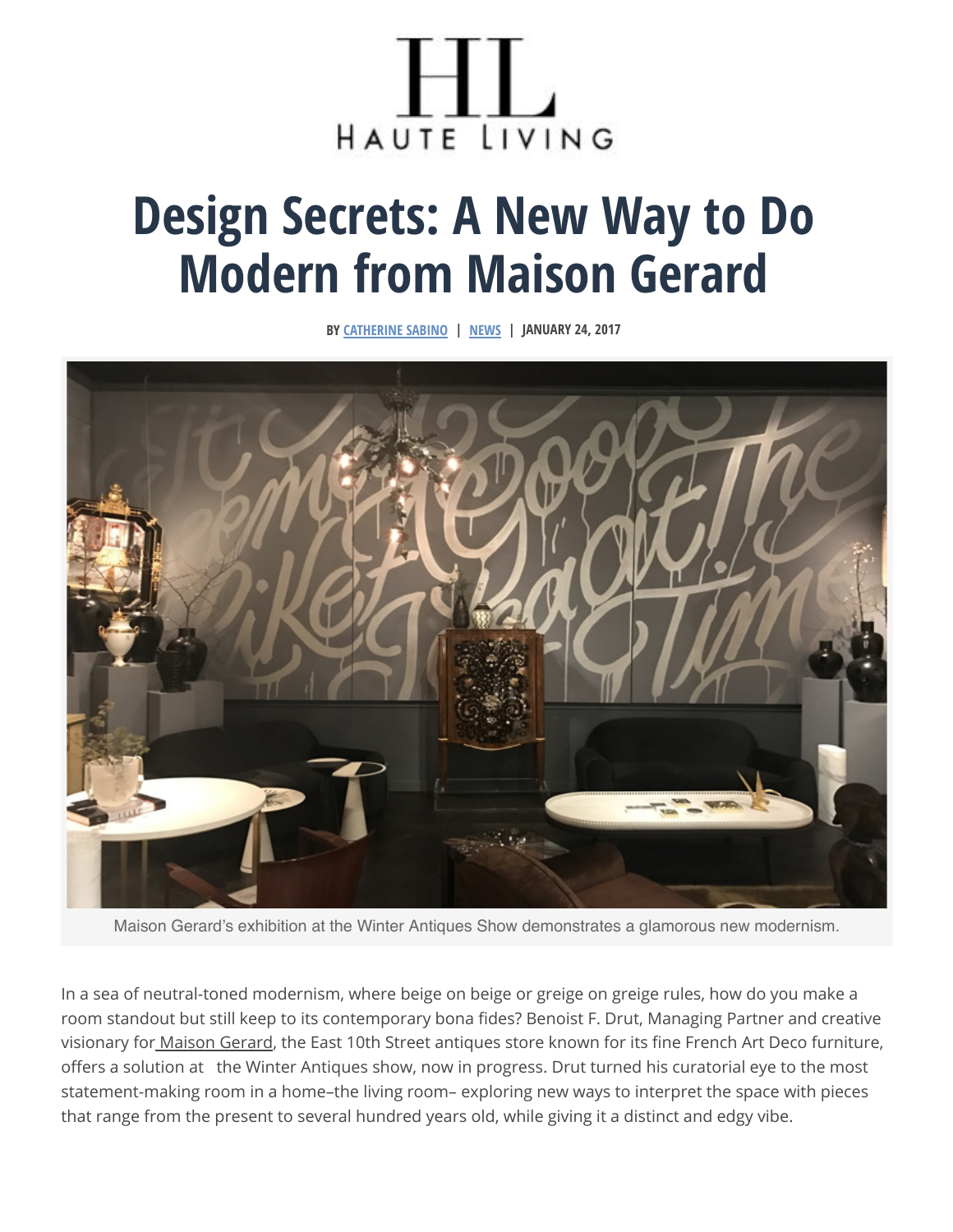

To bring distinct modern references to the space and to help underscore his design philosophy that no one today wants to live in a period-defined room, Drut utilized the work of a new wave of contemporary artists. Maison Gerard commissioned the famous graffiti artist Faust to create a special canvas for the miseen-scene at the fair, the first artist within his genre to do so. Faust's modernized, twenty-two foot wide wall covering in silver on gray was paired with the Jean-François Jaussaud's photography of luxury interiors, which created a fresh design dialogue between the past and present. Other artists represented in the space include Stéphane Parmentier, who debuts a collection of sculptural tables; Paolo Canevari, who designed a cascading display of ceramic black vases and Sandra Nunnerley, who makes her debut with Maison Gerard with a collection of whimsical occasional tables.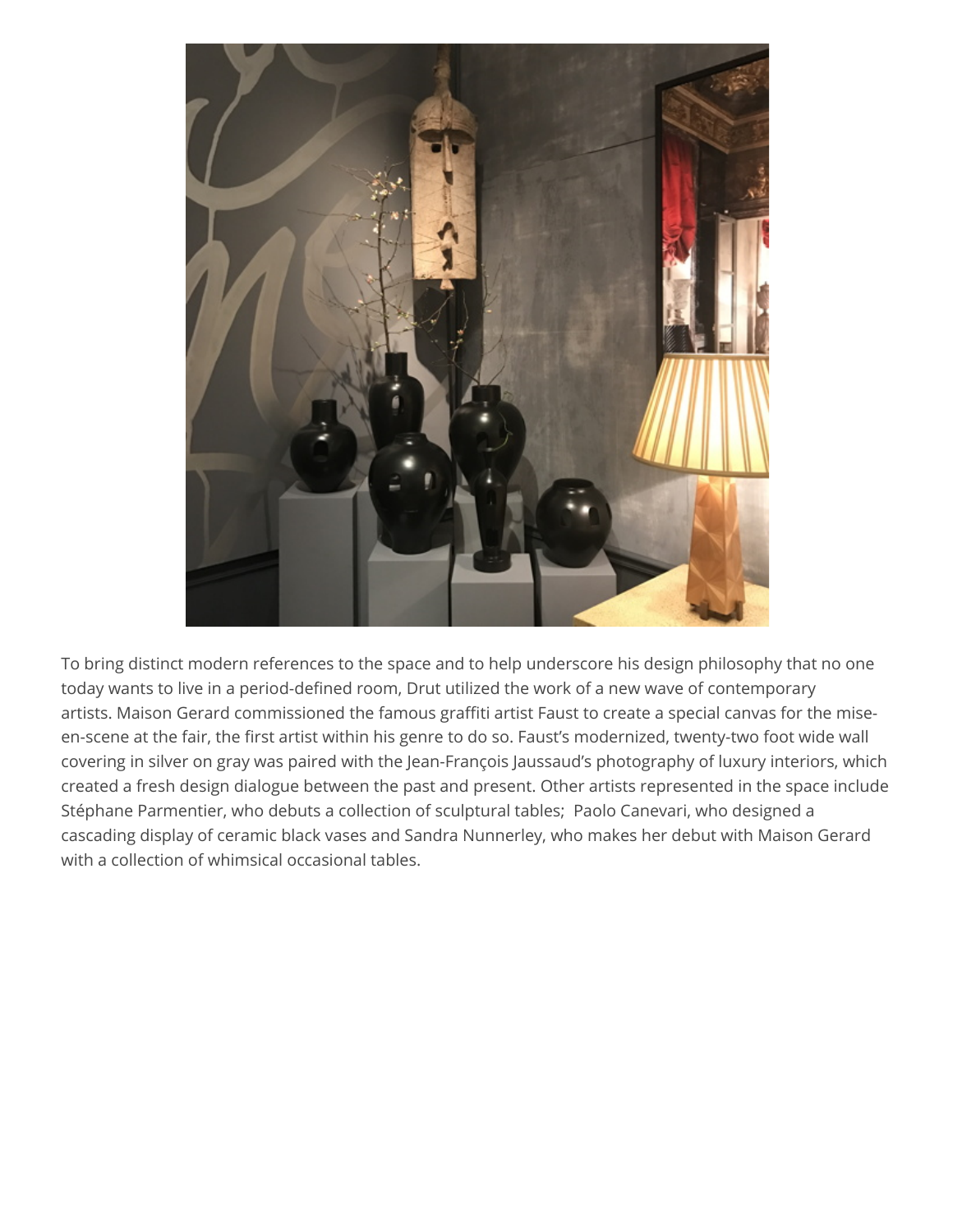

As for the antiques, well, they're pretty bold and dynamic, too: is a spectacular *Fireworks* cabinet, circa 1946 France, made of mahogany with mother-of-pearl and ebony inlay, as well Thereas, a rare 1940s-era floor lamp made of polished and gilt mahogany, both by Maison Leleu; an extremely rare exotic wood octagonal [mirror by Édouard Lièvre, circa 1880 France; a solid silver wine cooler by Jean E. Puiforcat; a pair of chests by](https://adclick.g.doubleclick.net/pcs/click?xai=AKAOjstVxjnLrWWPmstLAiRfhbsccZcCLvZqG8n5_PxFoOG8ufI9p2CuRx2q_7q_BCO3xbjudkH8Ps1ftGr9G24XAzlvz69DHw5LUpO-MsZ13EOMLNPOqsV2szgHaCXicF0Xb3y_NahIgn49RHBl6qCtoWgQzOns5J6x0We5hr7OvveJm5YzepVE0T8fvu6drrdRlzEsZXnOyskh0cSInCSiR2AQ5Amih7FvW-YchlrGzotMC8M90jzcfMZtj1QD&sig=Cg0ArKJSzHzF6RQq9KS6EAE&urlfix=1&adurl=https://bnc.lt/IArk/OTN4qVgExy) Max Ingrand, circa 1966 France, and a pair of settees and Bergère chairs by Jean Pascaud.

This new glam take on modernism is on display at Booth 4 of the [Winter Antiques Show,](http://www.winterantiquesshow/) now through January 29th.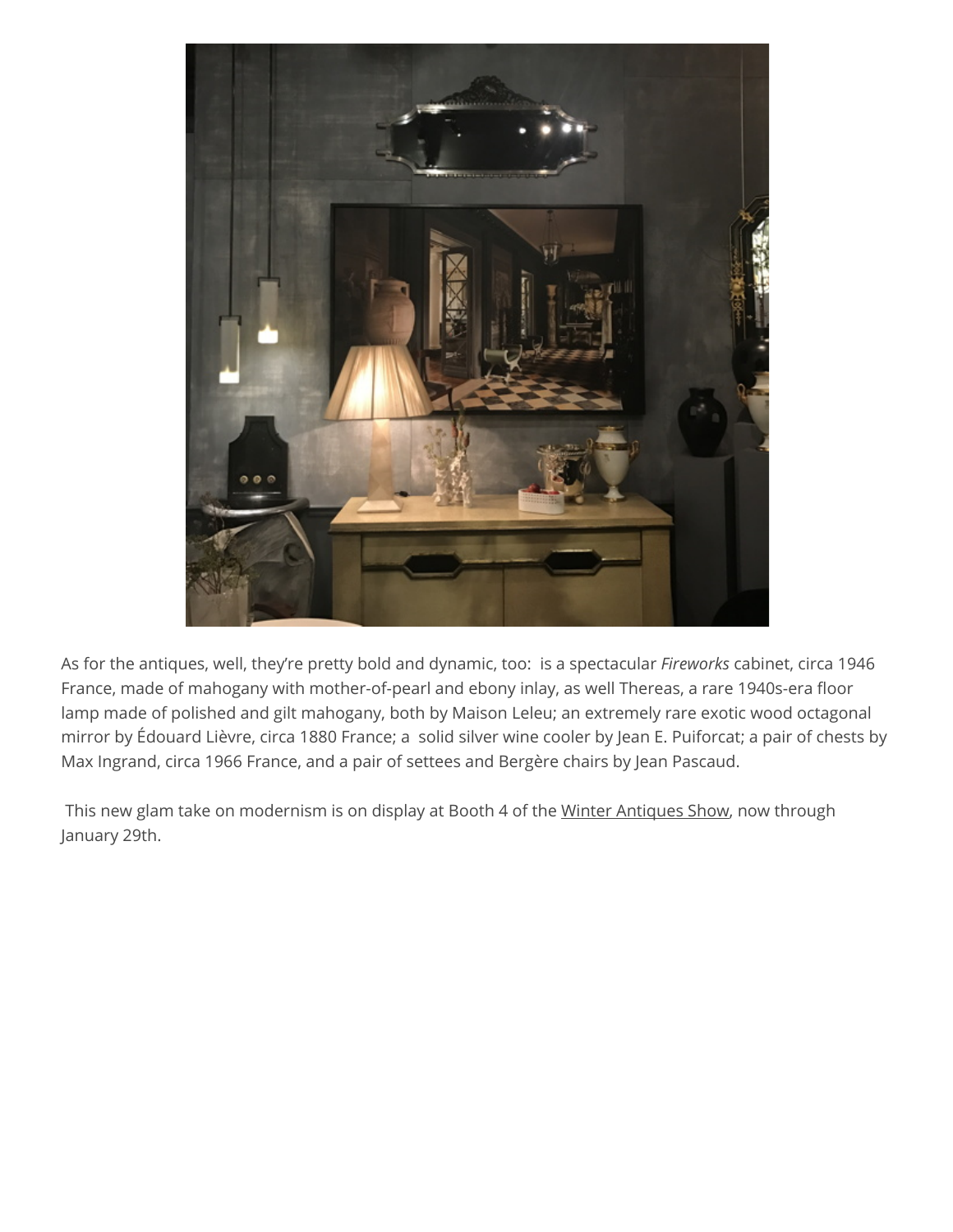

[The Faust mural in progress.](https://adclick.g.doubleclick.net/pcs/click?xai=AKAOjstVxjnLrWWPmstLAiRfhbsccZcCLvZqG8n5_PxFoOG8ufI9p2CuRx2q_7q_BCO3xbjudkH8Ps1ftGr9G24XAzlvz69DHw5LUpO-MsZ13EOMLNPOqsV2szgHaCXicF0Xb3y_NahIgn49RHBl6qCtoWgQzOns5J6x0We5hr7OvveJm5YzepVE0T8fvu6drrdRlzEsZXnOyskh0cSInCSiR2AQ5Amih7FvW-YchlrGzotMC8M90jzcfMZtj1QD&sig=Cg0ArKJSzHzF6RQq9KS6EAE&urlfix=1&adurl=https://bnc.lt/IArk/OTN4qVgExy)